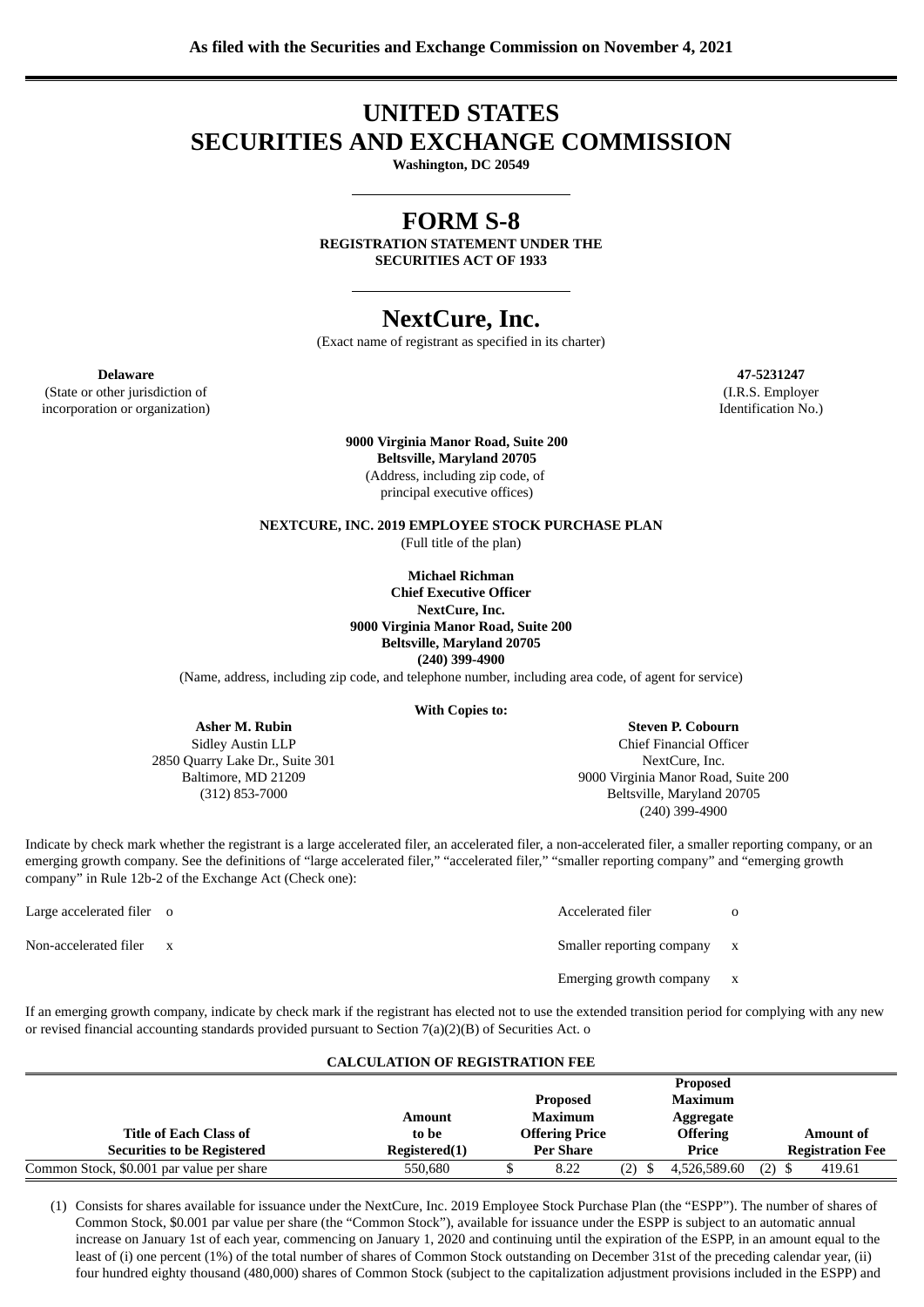(iii) a number of shares of Common Stock determined by the administrator of the ESPP (the "ESPP Evergreen Provision"). Accordingly, the number of shares of Common Stock available for issuance under the ESPP was increased by 550,680 shares, which is equal to the sum of (i) 1% of the total number of shares of Common Stock outstanding as of December 31, 2019 and (ii) 1% of the total number of shares of Common Stock outstanding as of December 31, 2020. This Registration Statement registers the 550,680 additional shares of Common Stock available for issuance under the ESPP as of January 1, 2021 as a result of 2020 and 2021 increases due to the ESPP Evergreen Provision. In accordance with Rule 416(a) under the Securities Act of 1933, as amended (the "Securities Act"), this registration statement shall also cover any additional shares of the registrant's common stock that become issuable under the ESPP by reason of any stock dividend, stock split, recapitalization or similar transaction effected without the registrant's receipt of consideration which would increase the number of outstanding shares of common stock.

(2) Estimated solely for the purpose of calculating the amount of the registration fee pursuant to Rule 457(h) and Rule 457(c) promulgated under the Securities Act. The offering price per share and aggregate offering price are based on the average of the high and the low price of the registrant's common stock as reported on The Nasdaq Global Select Market on October 29, 2021.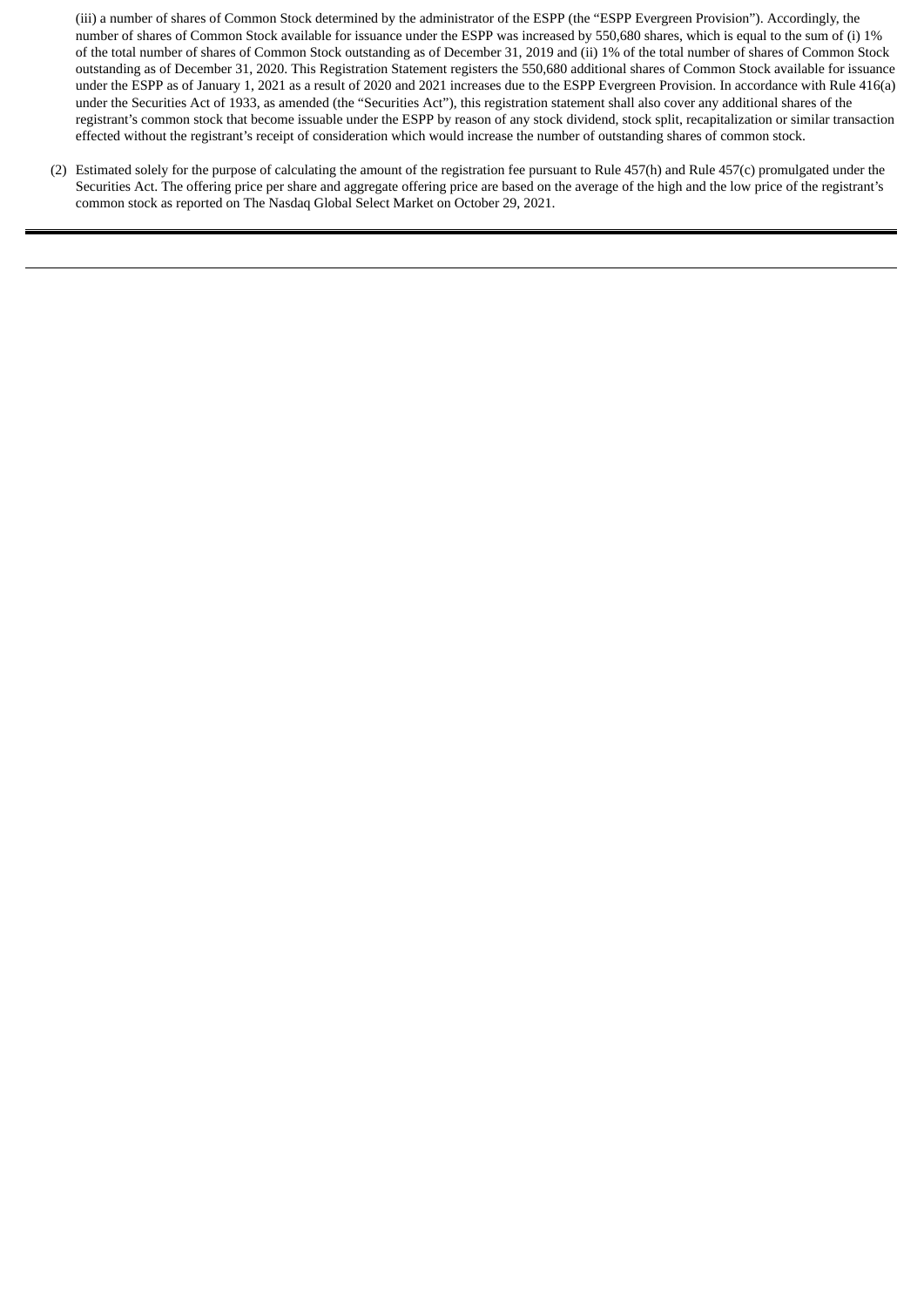#### **EXPLANATORY NOTE**

This Registration Statement on Form S-8 (this "Registration Statement") is being filed by NextCure, Inc., a Delaware corporation (the "Registrant"), relating to 550,680 shares of its Common Stock, par value \$0.001 per share (the "Common Stock"), issuable to eligible employees under the NextCure, Inc. 2019 Employee Stock Purchase Plan. The Registrant filed with the Securities and Exchange Commission (the "Commission") on May 13, 2019 a Registration Statement on Form S-8 (Registration No. [333-231438\)](https://www.sec.gov/Archives/edgar/data/0001661059/000110465919029017/a19-3387_11s8.htm) (the "Prior Registration Statement"). This Registration Statement relates to securities of the same class as those to which the Prior Registration Statement relates and is submitted in accordance with General Instruction E of Form S-8 regarding the Registration of Additional Securities. Pursuant to General Instruction E of Form S-8, the contents of the Prior Registration Statement are incorporated herein by reference and made part of this Registration Statement, except as amended hereby.

#### **PART II**

### **INFORMATION REQUIRED IN THE REGISTRATION STATEMENT**

#### **Item 3. Incorporation of Documents by Reference.**

The Registrant hereby incorporates by reference in this Registration Statement the following documents and information previously filed with the Commission:

- (a) the Registrant's Annual Report on Form 10-K for the year ended December 31, 2020, filed with the [Commission](http://www.sec.gov/Archives/edgar/data/1661059/000155837021002384/nxtc-20201231x10k.htm) on March 4, 2021 and as amended on April 26, [2021;](http://www.sec.gov/Archives/edgar/data/1661059/000110465921054980/tm2113858d1_10ka.htm)
- (b) the Registrant's Quarterly Reports on Form 10-Q for the quarters ended March 31, 2021, June 30, 2021 and September 30, 2021, filed with the Commission on May 6, [2021,](http://www.sec.gov/Archives/edgar/data/1661059/000155837021006266/nxtc-20210331x10q.htm) [August](http://www.sec.gov/ix?doc=/Archives/edgar/data/1661059/000155837021010578/nxtc-20210630x10q.htm) 5, 2021 and November 4, 2021, respectively;
- (c) the Registrant's Current Reports on Form 8-K, filed with the [Commission](http://www.sec.gov/ix?doc=/Archives/edgar/data/1661059/000110465921119299/tm2128375d1_8k.htm) on [February](http://www.sec.gov/Archives/edgar/data/0001661059/000110465921027570/tm217883d1_8k.htm) 24, 2021, May 6, [2021,](http://www.sec.gov/Archives/edgar/data/0001661059/000110465921062513/tm2115384d1_8k.htm) June 25, [2021,](http://www.sec.gov/Archives/edgar/data/0001661059/000110465921085703/tm2120703d1_8k.htm) September 24, 2021 and [October](http://www.sec.gov/ix?doc=/Archives/edgar/data/1661059/000110465921122499/tm2129158d1_8k.htm) 4, 2021; and
- (d) The description of the Registrant's Common Stock contained in the Registrant's Registration Statement on Form 8-A (File No. 001-38905), filed with the [Commission](http://www.sec.gov/Archives/edgar/data/1661059/000110465919027670/a19-3387_98a12b.htm) on May 8, 2019 under Section 12(b) of the Securities Exchange Act of 1934, as amended (the "Exchange Act"), including any amendments or reports filed for the purpose of updating such description.

All documents subsequently filed by the Registrant pursuant to Sections 13(a), 13(c), 14 and 15(d) of the Exchange Act prior to the filing of a posteffective amendment to this Registration Statement which indicates that all securities offered hereby have been sold or which deregisters all securities then remaining unsold, shall be deemed to be incorporated by reference into this Registration Statement and will be part hereof from the date of filing of such documents; provided, however, that documents, reports and definitive proxy or information statements, or portions thereof, which are furnished and not filed in accordance with the rules of the Commission shall not be deemed incorporated by reference into this Registration Statement.

Any statement contained herein or in a document, all or a portion of which is incorporated or deemed to be incorporated by reference herein, shall be deemed to be modified or superseded for purposes of this Registration Statement to the extent that a statement contained herein or in any other subsequently filed document which also is or is deemed to be incorporated by reference herein modifies or supersedes such statement. Any such statement so modified or superseded shall not be deemed, except as so modified or amended, to constitute a part of this Registration Statement.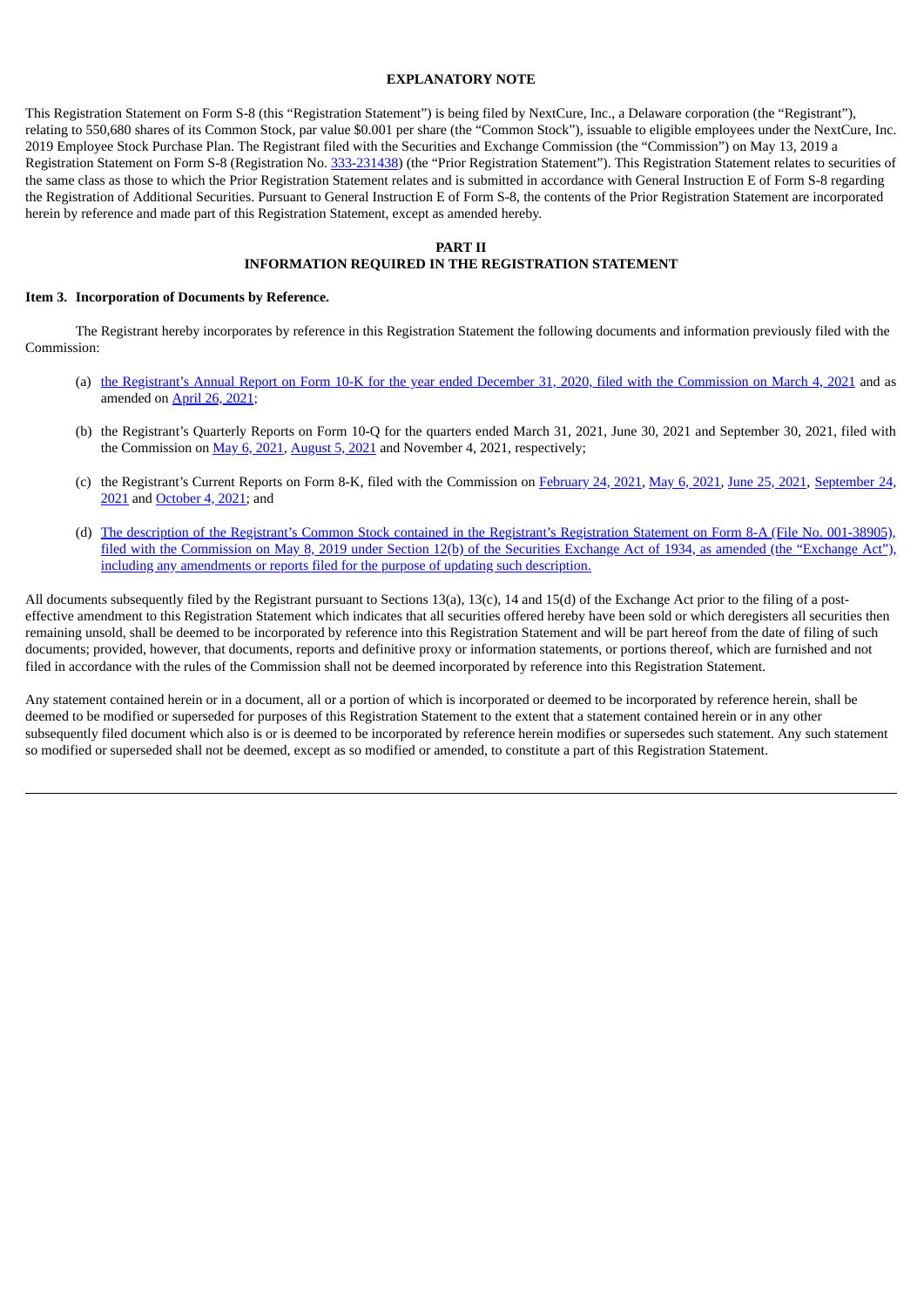## **Item 8. Exhibits.**

| <b>Exhibit No.</b> | <b>Description</b>                                                                                                                 |
|--------------------|------------------------------------------------------------------------------------------------------------------------------------|
| $4.1*$             | Amended and Restated Certificate of Incorporation of NextCure, Inc. (incorporated by reference to Exhibit 3.1 to the Registrant's  |
|                    | Current Report on Form 8-K filed with the Commission on May 13, 2019)                                                              |
| $4.2*$             | Amended and Restated Bylaws of NextCure, Inc. (incorporated by reference to Exhibit 3.2 to the Registrant's Current Report on Form |
|                    | 8-K filed with the Commission on May 13, 2019).                                                                                    |
| $4.3*$             | NextCure, Inc. 2019 Employee Stock Purchase Plan (incorporated by reference to Exhibit 10.12 to Amendment No. 1 to the             |
|                    | Registrant's Registration Statement on Form S-1 filed with the Commission on April 29, 2019).                                      |
| $5.1***$           | <b>Opinion of Sidley Austin LLP</b>                                                                                                |
| $23.1**$           | <b>Consent of Independent Registered Public Accounting Firm</b>                                                                    |
| $23.2**$           | Consent of Sidley Austin LLP (included in Exhibit 5.1)                                                                             |
| $24.1**$           | Power of Attorney (contained in signature page to this Registration Statement)                                                     |

\* Previously filed with the Commission and incorporated herein by reference.

\*\* Filed herewith.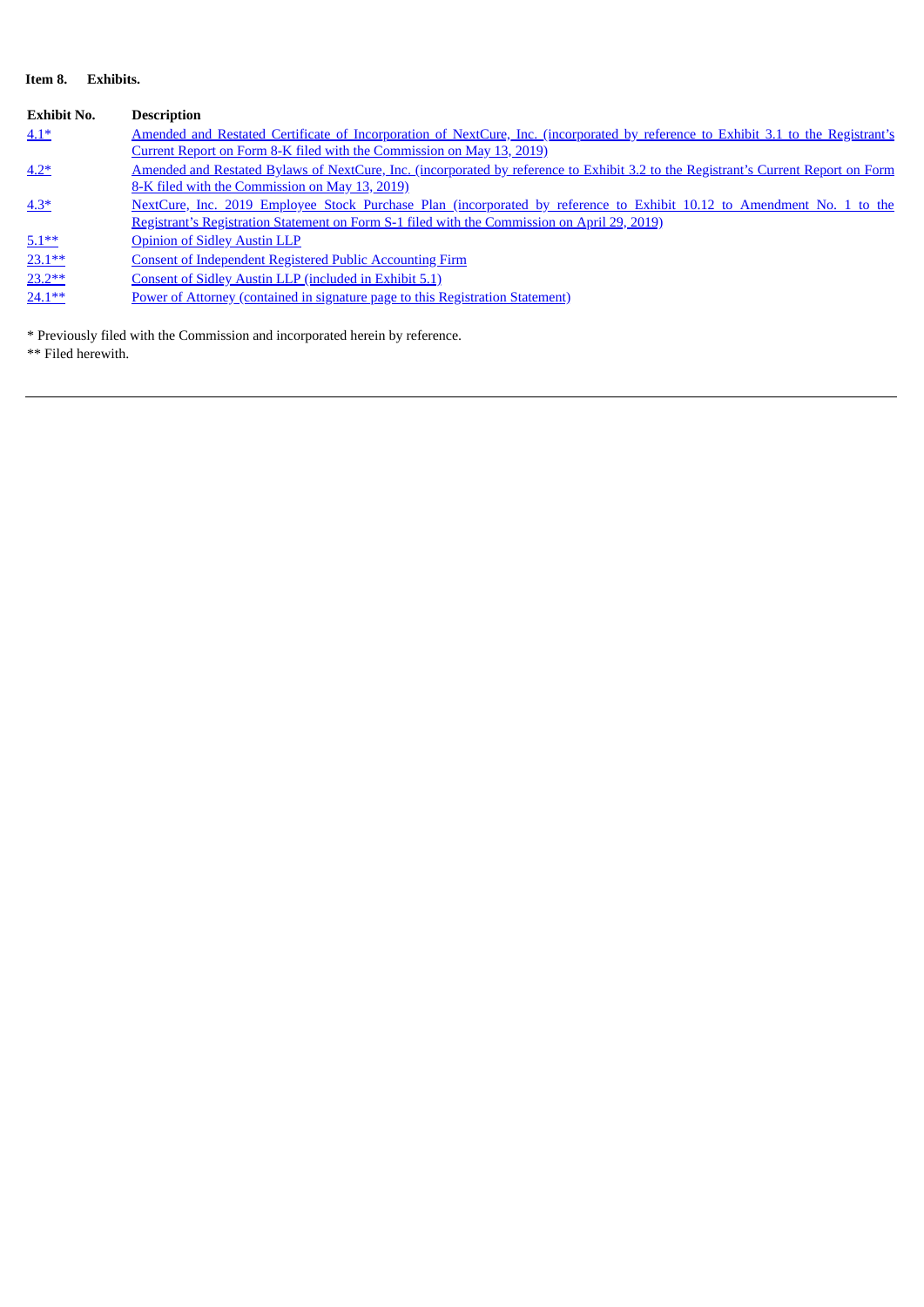#### **SIGNATURES**

<span id="page-4-0"></span>Pursuant to the requirements of the Securities Act of 1933, as amended, the registrant certifies that it has reasonable grounds to believe that it meets all of the requirements for filing on Form S-8 and has duly caused this registration statement to be signed on its behalf by the undersigned, thereunto duly authorized, in the City of Beltsville, in the State of Maryland, on November 4, 2021.

## **NEXTCURE, INC.**

By: /s/ Steven P. Cobourn

Steven P. Cobourn Chief Financial Officer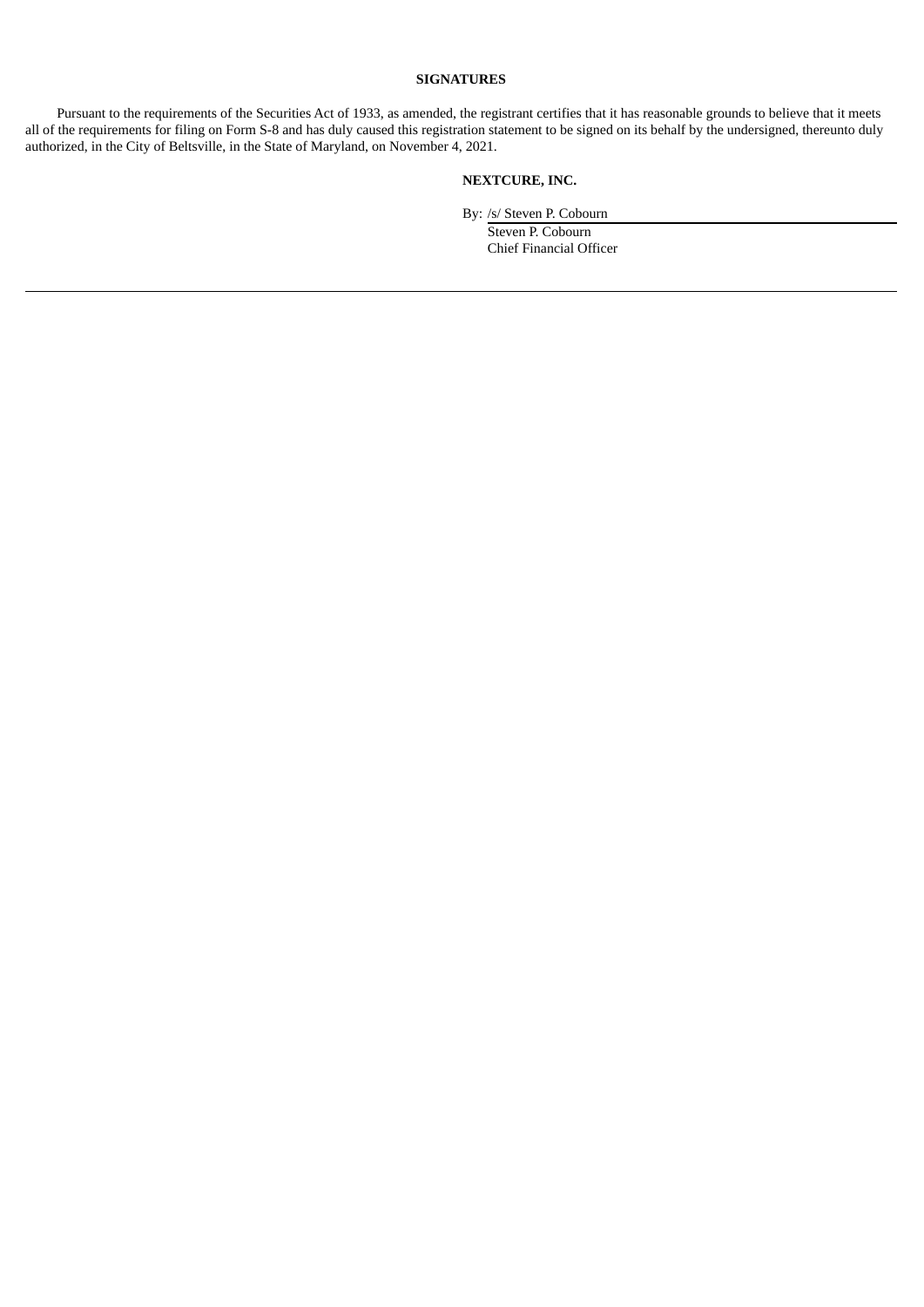### **POWER OF ATTORNEY AND SIGNATURES**

The undersigned officers and directors of NextCure, Inc., a Delaware corporation (the "Company"), hereby constitute and appoint Michael Richman and Steven P. Cobourn, and each of them, the true and lawful agents and attorneys-in-fact of the undersigned with full power and authority in said agents and attorneys-in-fact, and each of them, to sign for the undersigned, individually and in each capacity stated below, one or more Registration Statements on Form S-8 of the Company to be filed with the Securities and Exchange Commission under the Securities Act of 1933, as amended, and any amendment or amendments to each such Registration Statement, relating to securities of the Company acquired under the NextCure, Inc. 2019 Employee Stock Purchase Plan, and hereby ratify and confirm all acts taken by such agents and attorneys-in-fact, or either of them, as herein authorized.

| <b>Name</b>                | <b>Title</b>                                    | <b>Date</b>      |
|----------------------------|-------------------------------------------------|------------------|
| /s/ Michael Richman        | President, Chief Executive Officer and Director | November 4, 2021 |
| Michael Richman            | (Principal Executive Officer)                   |                  |
| /s/ Steven P. Cobourn      | <b>Chief Financial Officer</b>                  | November 4, 2021 |
| Steven P. Cobourn          | (Principal Financial and Accounting Officer)    |                  |
| /s/ David Kabakoff, Ph.D.  | Chair of the Board of Directors                 | November 4, 2021 |
| David Kabakoff, Ph.D.      |                                                 |                  |
| /s/ John G. Houston, Ph.D. | Director                                        | November 4, 2021 |
| John G. Houston, Ph.D.     |                                                 |                  |
| /s/ Elaine V. Jones, Ph.D. | <b>Director</b>                                 | November 4, 2021 |
| Elaine V. Jones, Ph.D.     |                                                 |                  |
| /s/ Chau Q. Khuong         | <b>Director</b>                                 | November 4, 2021 |
| Chau Q. Khuong             |                                                 |                  |
| /s/ Garry A. Nicholson     | Director                                        | November 4, 2021 |
| Garry A. Nicholson         |                                                 |                  |
| /s/ Stephen W. Webster     | Director                                        | November 4, 2021 |
| Stephen W. Webster         |                                                 |                  |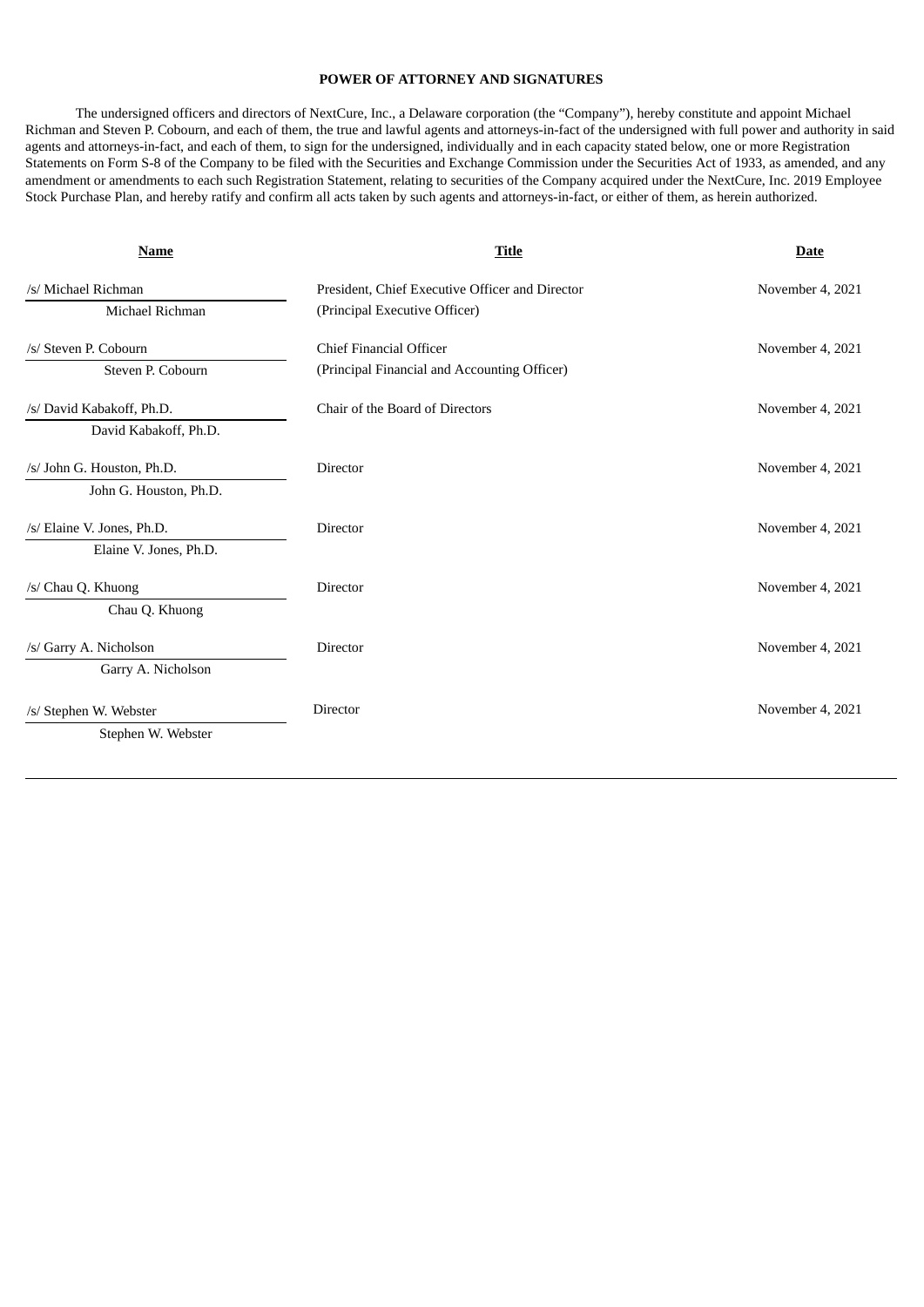<span id="page-6-0"></span>

SIDLEY AUSTIN LLP ONE SOUTH DEARBORN STREET CHICAGO, IL 60603 +1 312 853 7000 +1 312 853 7036 FAX

AMERICA · ASIA PACIFIC · EUROPE

November 4, 2021

NextCure, Inc. 9000 Virginia Manor Road Suite 200 Beltsville, MD 20705

#### Re: 550,680 Shares of Common Stock, \$0.001 par value per share

#### Ladies and Gentlemen:

We refer to the Registration Statement on Form S-8 (the "Registration Statement") being filed by NextCure, Inc., a Delaware corporation (the "Company"), with the Securities and Exchange Commission under the Securities Act of 1933, as amended (the "Securities Act"), relating to the registration of 550,680 shares of Common Stock, \$0.001 par value per share (the "Registered Shares"), of the Company which may be issued under the NextCure, Inc. 2019 Employee Stock Purchase Plan (the "Plan").

This opinion letter is being delivered in accordance with the requirements of Item 601(b)(5) of Regulation S-K under the Securities Act.

We have examined the Registration Statement, the Company's Amended and Restated Certificate of Incorporation, the Company's Amended and Restated Bylaws, the Plan and the resolutions adopted by the board of directors of the Company relating to the Registration Statement and the Plan and the resolutions adopted by the stockholders of the Company relating to the Plan. We have also examined originals, or copies of originals certified to our satisfaction, of such agreements, documents, certificates and statements of the Company and other corporate documents and instruments, and have examined such questions of law, as we have considered relevant and necessary as a basis for this opinion letter. We have assumed the authenticity of all documents submitted to us as originals, the genuineness of all signatures, the legal capacity of all persons and the conformity with the original documents of any copies thereof submitted to us for examination. As to facts relevant to the opinions expressed herein, we have relied without independent investigation or verification upon, and assumed the accuracy and completeness of, certificates, letters and oral and written statements and representations of public officials and officers and other representatives of the Company.

Based on the foregoing, we are of the opinion that each Registered Share that is newly issued pursuant to the Plan will be validly issued, fully paid and non-assessable when: (i) the Registration Statement, as finally amended, shall have become effective under the Securities Act; (ii) such Registered Share shall have been duly issued and delivered in accordance with the Plan; and (iii) certificates representing such Registered Share shall have been duly executed, countersigned and registered and duly delivered to the person entitled thereto against payment of the agreed consideration therefor (in an amount not less than the par value thereof) or, if any Registered Share is to be issued in uncertificated form, the Company's books shall reflect the issuance of such Registered Share to the person entitled thereto against payment of the agreed consideration therefor (in an amount not less than the par value thereof), all in accordance with the Plan.

Sidley Austin LLP is a limited liability partnership practicing in affiliation with other Sidley Austin partnerships.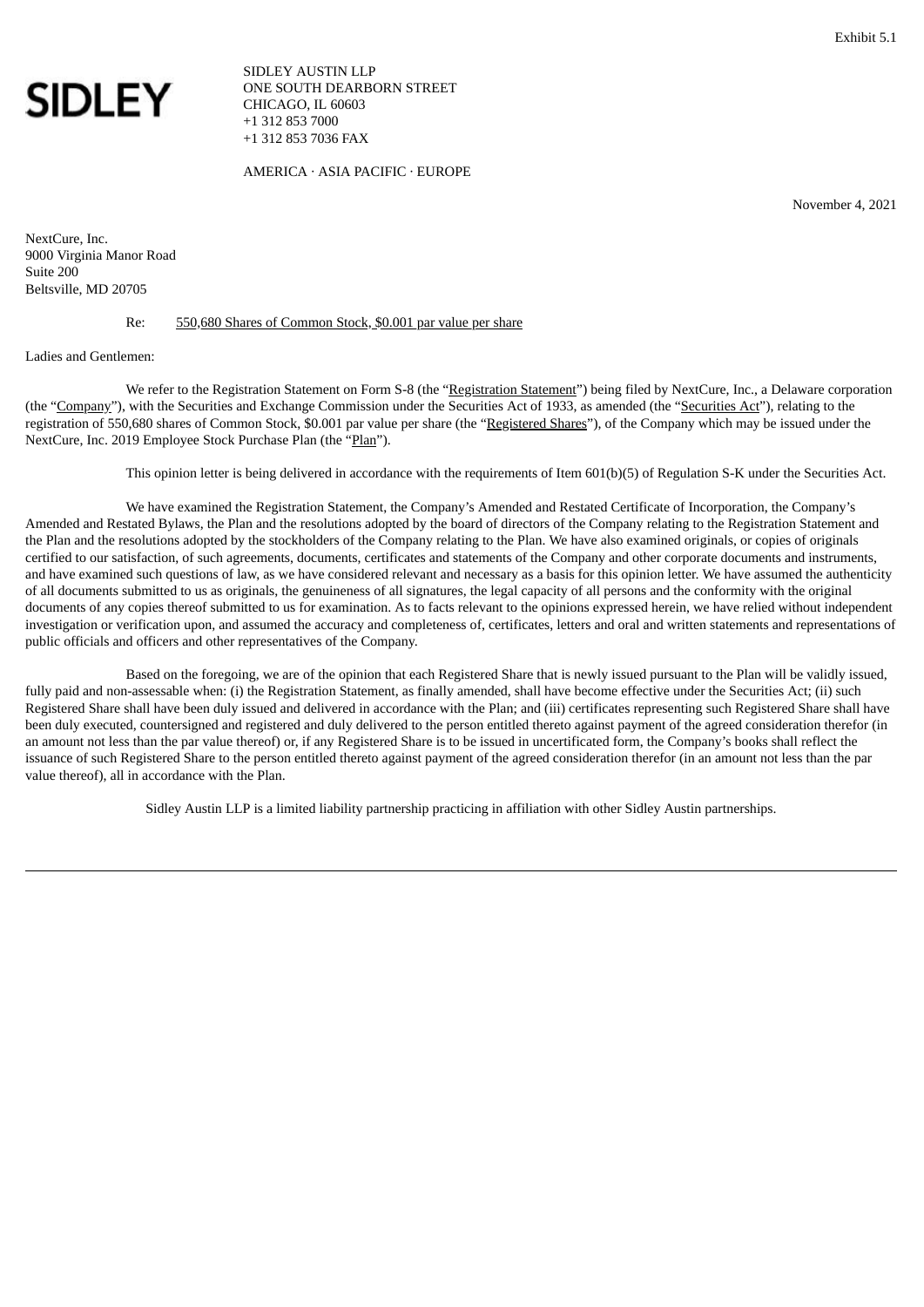

NextCure, Inc. November 4, 2021 Page 2

This opinion letter is limited to the General Corporation Law of the State of Delaware. We express no opinion as to the laws, rules or regulations of any other jurisdiction, including, without limitation, the federal laws of the United States of America or any state securities or blue sky laws.

We hereby consent to the filing of this opinion letter as an Exhibit to the Registration Statement and to all references to our Firm included in or made a part of the Registration Statement. In giving such consent, we do not thereby admit that we are in the category of persons whose consent is required under Section 7 of the Securities Act.

Very truly yours,

/s/ Sidley Austin LLP